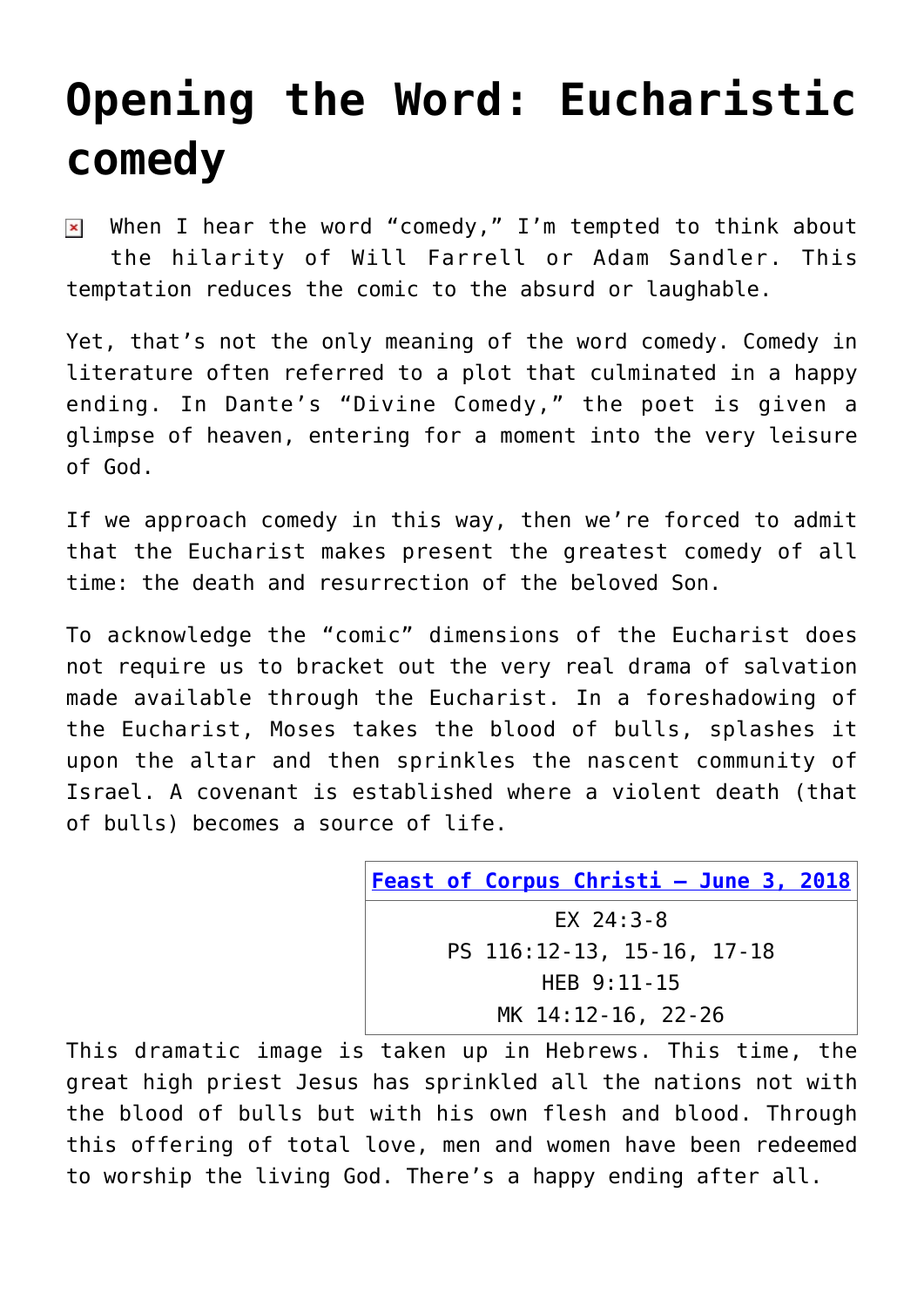On Holy Thursday, we heard St. Paul's rendering of the Last Supper. But on the feast of Corpus Christi, we turn to Jesus' own final words. At a Passover meal, commemorating the great comedy of Israel's liberation from the slavery of Egypt, Jesus takes bread. He takes a cup. And he establishes the new covenant of his blood.

These central images of Israel's identity, bread and wine, now becomes signs that make available the presence of Christ's sacrifice of love. Each time the Church offers the sacrifice of the Eucharist in parishes throughout the world, the comedy of divine salvation is repeated.

The Eucharist, importantly, is thus not a quaint meal, a "symbolic" remembering of what Jesus did once upon a time. Rather, at every Mass, the divine comedy of love is once again available to us. God has entered permanently into history, dwelling among us even in a small tabernacle in the tiniest chapel in the most remote corner of the world.

The feast of Corpus Christi is a celebration of this extraordinary comic news. Sure, we pilgrims on the way are awaiting the moment where God will be all-in-all. We are learning to long for God's presence not in sacramental signs but face-to-face.

But along the way, the presence of Christ's sacrificial love keeps us company. As we enter into the leisure of summer, we must let the Eucharistic comedy enter into every part of our lives — whether that is in long nights spent on summer stoops, in trips to the ocean or mountains, in time spent with family, and in backyard BBQs, Jesus Christ is here.

So this summer, we must let the words of the hymn for Corpus Christi become our own, "Jesus, of your love befriend us,/You refresh us, you defend us,/Your eternal goodness send us/In the land of life to see" (Thomas Aquinas, *Lauda Sion*).

The Eucharistic comedy, as it turns out, is only the beginning